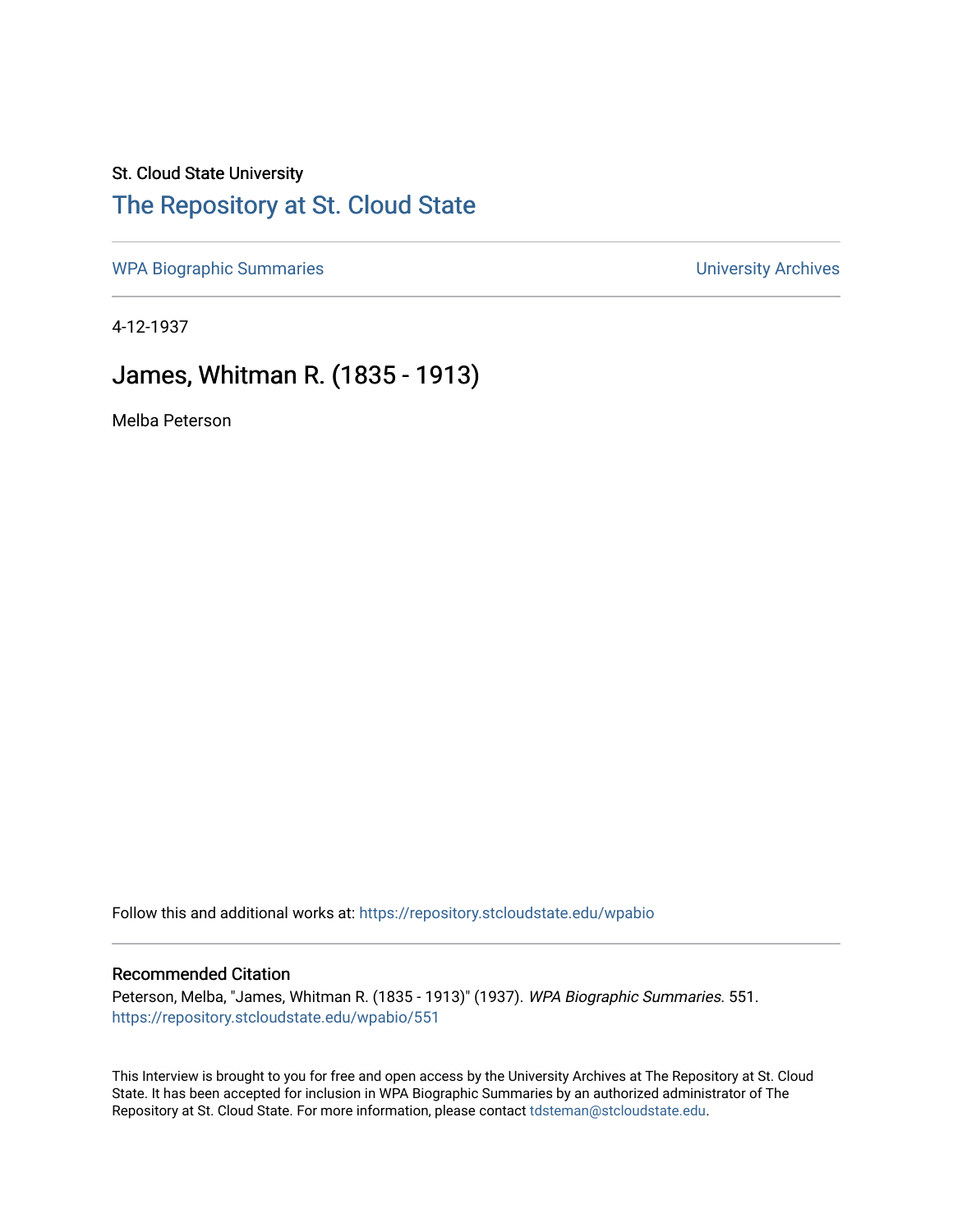JAMES, WHITMAN R.

File No.  $B-b14$ 

Whitman R. James was born near Buffalo. New York, in 1835. He grew to manhood near Hartford, Connecticut, and when he was eighteen years old, in 1853, he came to Minnesota.

Whitman James pre-empted his land in 1853. He paid 73¢ an acre. In 1907 this same James farm was valued at \$75 an acre.

In 1866 Whitman returned to the east to be married. Whitman and Iona Esther James lived one year after their marriage in Minneapolis, and then went to Sauk Centre Stearns County, Minnesota, in 1867. His first claim in Sauk Centre was located near the site of the stockade. He helped lay out the townsite of Sauk Centre previous to his marriage.

Whitman James left Sauk Centre and was chief clerk of the commissary department under Judge E. D. Jones, located at Baton Rouge, Louisiana, he returned to Minneapolis for one year. He lived in Sauk Centre from 1856 until 1906. The remainder of his life was spend in North and South Dakota.

Whitman R. and Iona E. James had twelve children. eleven of whom were born in Sauk Centre. Minnesota.

Whitman R. James died in Britton, South Dakota on March 17, 1913. He is buried in Greenwood cemetery in Sauk Centre, Minnesota.

| Issue:                |  | Information from: Sauk Centre Herald<br>April 3, 1910    |  |
|-----------------------|--|----------------------------------------------------------|--|
|                       |  | Mitchell's Stearns County History<br>Volume II Page 1325 |  |
| Compiled by:<br>Date: |  | Melba Peterson<br>April 12, 1937                         |  |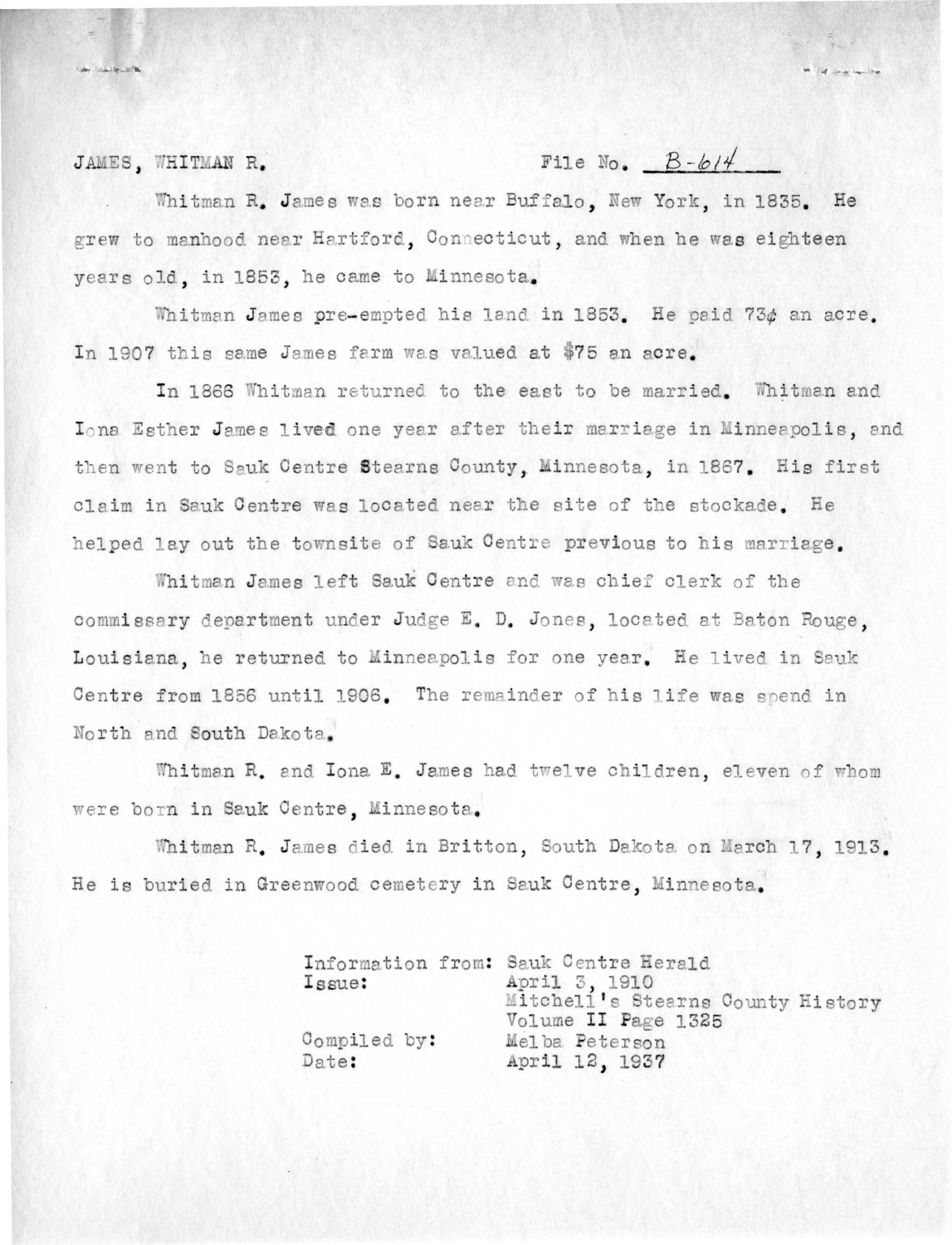TAKEN FROM THE CENSUS RECORDS OF 1860 Enumerated June 28, 1860 By-- C. Grandelmeyer Post Office -- Sauk Centre Page Number -- 65

 $\begin{array}{c} \bullet \quad \bullet \quad \bullet \quad \bullet \end{array}$ 

| William R. James | Age 24   |
|------------------|----------|
| Sex              | Male     |
| Occupation       | Farmer   |
| Born             | New York |
|                  |          |
| Orlando James    | Age 22   |
| Sex              | Male     |
| Occupation       | Farmer   |
| Born             | New York |